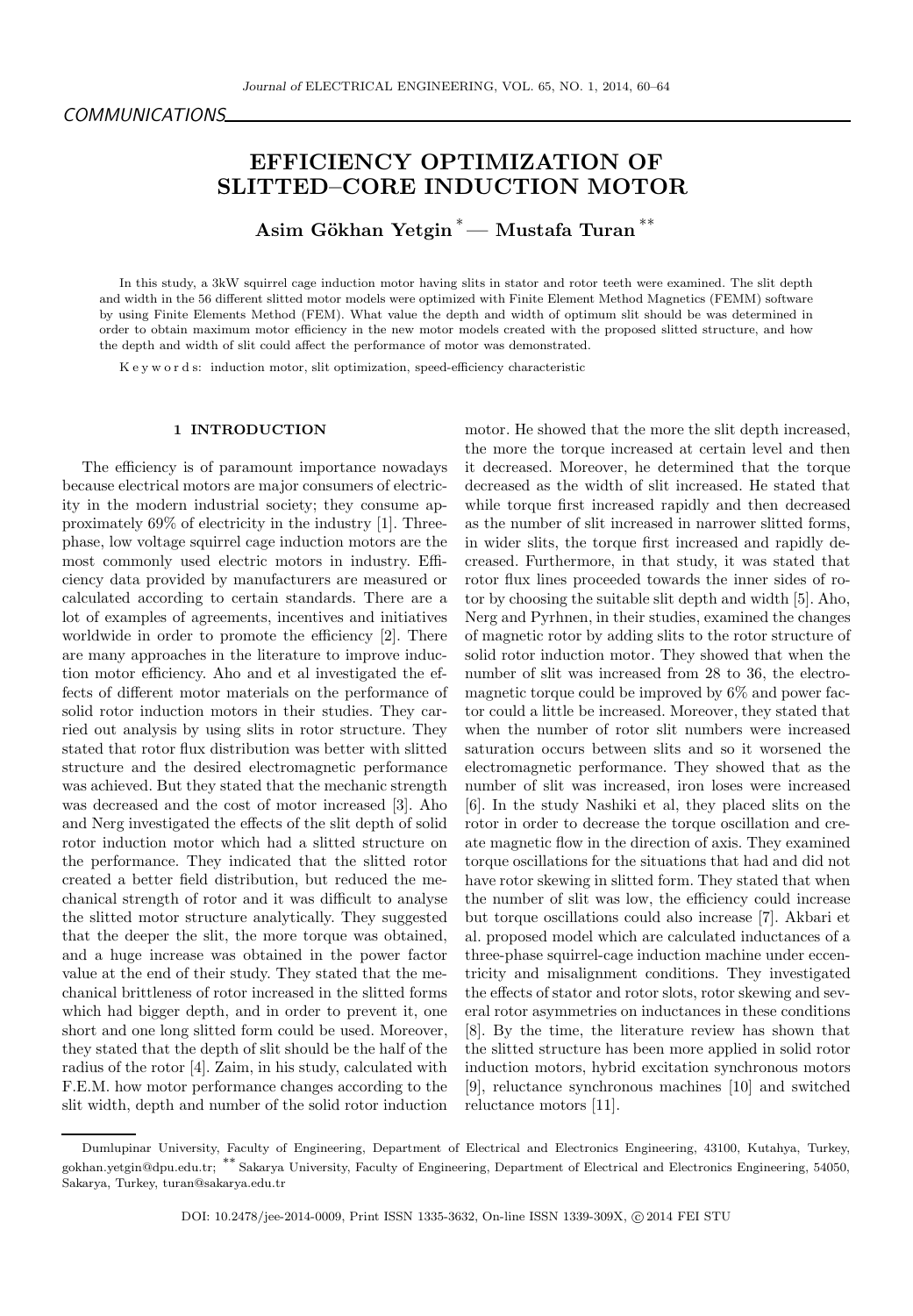| Width          | Depth of slit (mm) |              |                                                          |   |   |   |   |   |   |   |
|----------------|--------------------|--------------|----------------------------------------------------------|---|---|---|---|---|---|---|
| of slit        |                    |              | 6.25 7.50 11.25 13.25 15.00 16.87 18.75 19.6 21.00 23.00 |   |   |   |   |   |   |   |
| $\text{ (mm)}$ |                    |              |                                                          |   |   |   |   |   |   |   |
| 0.09           |                    | X            | X                                                        | X | X | X | X |   |   |   |
| 0.10           | X                  | X            | X                                                        | X | X | X | X | X | X | X |
| 0.15           | X                  | X            | X                                                        | X | X | X | X | X | X | X |
| 0.25           |                    | X            | X                                                        | X | X | X | X |   |   |   |
| 0.50           |                    | $\mathbf{x}$ | X                                                        | X | X | X | X |   |   |   |
| 1.00           |                    | X            | X                                                        | X | X | X | X |   |   |   |
| 1.50           |                    | X            | X                                                        | X | X | X | X |   |   |   |
| 2.50           |                    | X            | X                                                        | X | X | X | X |   |   |   |

Table 1. Motor models having different slit depth and width



Fig. 1. Motor model with 15 mm slit depth and 0.25 mm slit width

In this study, slits were applied between the stator and rotor teeth of induction motor in the proposed design. How the efficiency of motor was changed in different slit depths and widths and optimum slit depth and width were determined for maximum motor efficiency.

# 2 PROPOSED SLITTED CONSTRUCTION

In our former paper, it was shown how zigzag fluxes around air gap would be decreased by using slitted structure motor models [12]. In that study it was also shown that there was 2.041% increase in coupling flux, resulting in an improvement in motor performance. Moreover, the result given in tables and graphics has shown that using well designed slits, it is possible to have a better flux density distribution in various points of the cores. In this study, how slit depth and width affect motor efficiency it is investigated. To observe efficiency changes, slits were applied in the middle of both stator and rotor teeth of squirrel-cage induction motor.

In the models, slit depths were chosen as 6.25 mm, 7.5 mm, 11.25 mm, 13.125 mm, 15 mm, 16.875 mm, 18.75 mm, 19.6 mm, 21 mm and 23 mm where the slit widths changing as 0.09 mm, 0.1 mm, 0.15 mm, 0.25 mm, 0.5 mm, 1 mm, 1.5 mm and 2.5 mm. For each slit depth with corresponding slit widths FEMM models are constructed. The aim here is to determine which slit depth and width provides the highest motor efficiency. By this manner, an optimization process has carried out on 56 different designs shown as x in Tab. 1.

The motor model applied with the proposed slitted structure was shown in Figure 1. Other slitted motor models can be obtained from Reference [13]. The analysis were carried out by using the same values for all motor models without changing the parameters like stator and rotor slot shapes, inner and outer diameter, number of turns etc. The obtained results and charts were presented for full-load operation point.

Magnetic vector potential  $(A)$ , magnetic flux density (B), current density and etc. are obtained from slitted motor models using FEM analysis. Efficiency values of motor models are determined that using the formula effi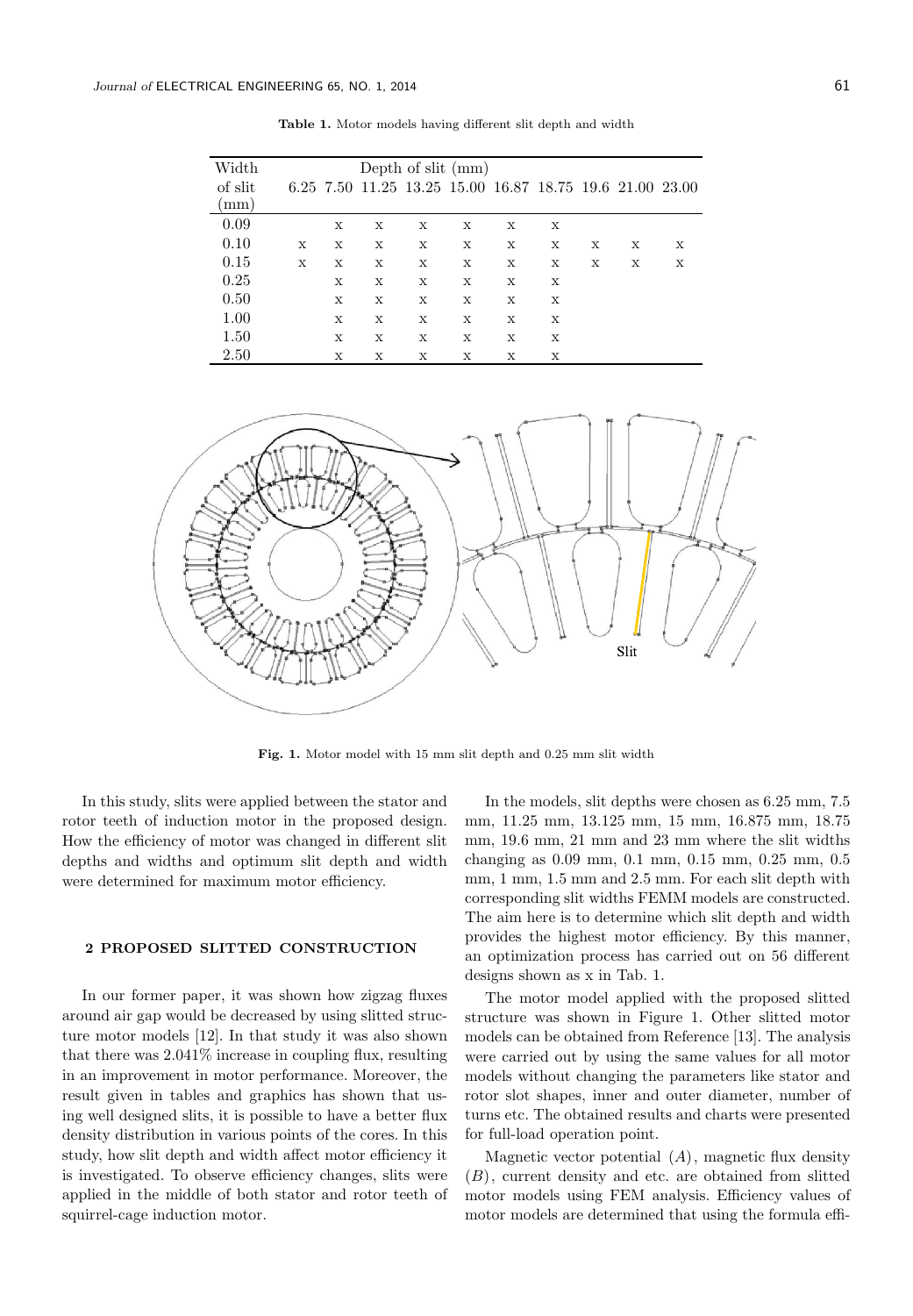ciency given in Reference [14] and additional software is written in Matlab.

# 2.1 Advantages and Disadvantages of Proposed Construction Motor Model

The advantages of proposed slitted construction according to reference motor are [13]:

- The more effective using of the magnetic flux for all the working areas: reduction of saturation, properly distribution of flux at the teeth, reduction of rotor reaction
- Decreasing additional losses: a properly flux distribution
- The reduction of loss values: loss values improve due to decreasing saturation and iron losses
- The reduction of slip: decreasing rotor copper loss
- The improvement of efficiency: the efficiency increases because of decreasing losses
- The improvement of performance at the nominal operating points
- The improvement of leakage reactance: the improvement of speed-torque characteristic

The disadvantage of the proposed slitted construction is:

• For small power motors, the initial construction cost is slightly high owing to cut off the core with laser.

For big power motors, there will be no extra cost due to the new mold to be created for mass production.

# 3 DETERMINING OPTIMUM SLIT WIDTH AND THE EFFECT OF SLIT WIDTH ON MOTOR EFFICIENCY

In this part, analyses were carried out to determine optimum slit width. The slit widths mentioned above were applied on the motor models having different slit depth and it was questioned which optimum slit width provides better motor efficiency. The obtained efficiency values for the motor models with 15mm slit depth and different slit widths were given in Tab. 2. Obtained efficiency values on other slit depth were shown in Tab. 4. At the end of the analyses it was determined that the saturations occurring in the teeth increased as the slit width increased. It was determined that when the slit width value was especially at 0.25 mm and over, the saturations increased high enough to effect the efficiency. This was clearly shown with the efficiency values in Tab. 2.

Table 2. The obtained efficiency and relative difference values for the motor models with 15mm slit depth and different slit widths [13]

| Model slit | Efficiency | Relative          |
|------------|------------|-------------------|
| $\pmod{m}$ |            | difference $(\%)$ |
| RM         | 78.96      |                   |
| 0.09       | 78.22      | $-0.95$           |
| 0.10       | 80.44      | $+1.87$           |
| 0.15       | 79.81      | $+1.08$           |
| 0.25       | 76.79      | $-2.76$           |
| 0.50       | 78.27      | $-0.88$           |
| 1.00       | 73.25      | $-7.23$           |
| 1.50       | 71.66      | $-9.25$           |
| 2.50       | 55.89      | $-29.2$           |

Table 3. The efficiency and relative difference values obtained for 0.1 mm slit width different slit depths motor models [13]

| Model slit | Efficiency | Relative         |
|------------|------------|------------------|
| $\text{m}$ | $\%$       | difference $(\%$ |
| RM         | 78.96      |                  |
| 6.25       | 77.87      | $-1.38$          |
| 7.50       | 80.37      | $+1.77$          |
| 11.25      | 80.32      | $+1.71$          |
| 13.12      | 80.29      | $+1.69$          |
| 15.00      | 80.44      | $+1.87$          |
| 16.87      | 77.96      | $+1.25$          |
| 18.75      | 79.77      | $+1.02$          |
| 19.60      | 76.39      | $-3.26$          |
| 21.00      | 75.62      | $-4.24$          |
| 23.00      | 74.05      | $-6.22$          |

Table 4. The efficiency values obtained in different slit depth and width [13]

|                     | Depth of Slit (mm) |       |       |       |       |       |  |
|---------------------|--------------------|-------|-------|-------|-------|-------|--|
|                     | 7.50               | 11.25 | 13.12 | 15.00 | 16.87 | 18.75 |  |
| Width of $Slit(mm)$ | Efficiency $(\%)$  |       |       |       |       |       |  |
| 0.09                | 78.20              | 78.33 | 78.25 | 78.22 | 78.13 | 78.21 |  |
| 0.10                | 80.37              | 80.32 | 80.30 | 80.44 | 79.96 | 79.77 |  |
| 0.15                | 80.12              | 80.03 | 79.99 | 79.81 | 79.68 | 79.57 |  |
| 0.25                | 80.03              | 79.97 | 79.95 | 76.77 | 79.43 | 79.54 |  |
| 0.50                | 78.42              | 78.25 | 76.35 | 78.27 | 77.80 | 78.55 |  |
| 1.00                | 73.59              | 73.49 | 73.41 | 73.25 | 72.84 | 72.18 |  |
| 1.50                | 72.16              | 71.93 | 74.14 | 71.66 | 71.33 | 70.52 |  |
| 2.50                | 56.53              | 56.23 | 56.05 | 55.89 | 56.39 | 55.00 |  |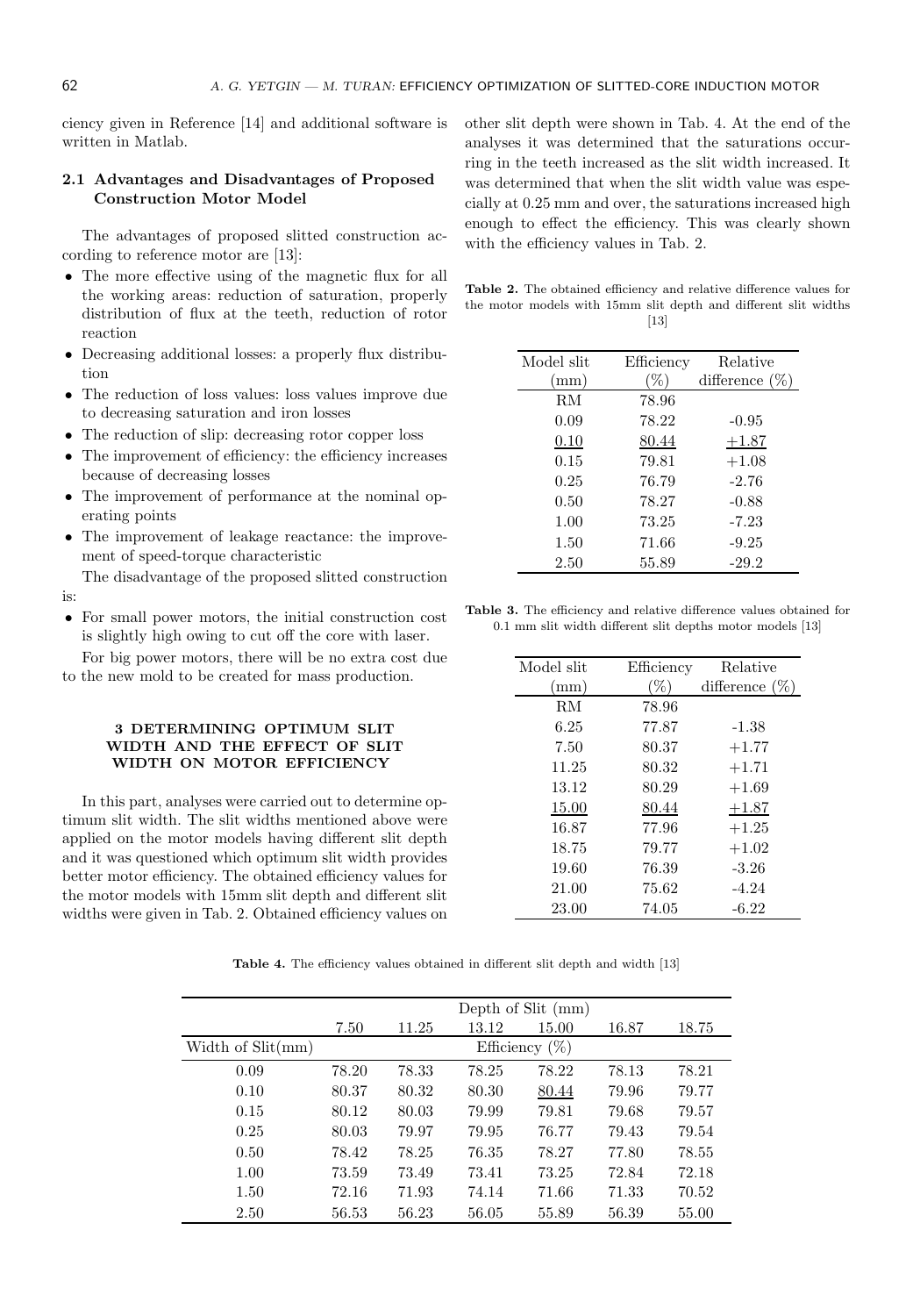

Fig. 2. Speed-efficiency curves obtained at different slit widths for 15 mm slit depth



Fig. 3. Speed-efficiency curves obtained at different depths for 0.1 mm slit width

In Figure 2, speed-efficiency curves obtained at different slit widths for 15 mm slit depth were presented.

When the table and figure were examined, it was seen that the values obtained from 0.1 mm and 0.15 mm motor models were higher than the ones obtained from reference motor models. At the end of the analyses, it was seen that the efficiency value obtained from the motor model that had 0.09 mm slit width gave worse results than the value obtained from the 0.1 mm slit width which gave the best efficiency value. It was seen that the efficiency value decreased as the slit width increased depending on the increase of magnetic flow density amount. With these findings, it was determined that when the optimum slit width was 0.1, motor efficiency was at maximum level [13].

## 4 DETERMINING OPTIMUM SLIT DEPTH AND THE EFFECT OF SLIT DEPTH ON MOTOR EFFICIENCY

Analyses were carried out at the following depths in order to determine optimum slit depth for each slit width.

Analyses were carried out by creating models having 6.25 mm, 7.5 mm, 11.25 mm, 13.125 mm, 15 mm, 16.875 mm, 18.75 mm, 19.6 mm, 21 mm and 23 mm slit depths in order to determine optimum slit depth. The results for different slit depths having 0.1 mm slit width that gave maximum value in this study were presented in tables and charts. The relative values according to reference motor models and efficiency for 0.1 slit width different slit depths were given in Tab. 3. Obtained efficiency values on other slit width were shown in Tab. 4.

When the obtained results were examined, it was determined that minimum slit depth should be 7.5 mm and maximum slit depth should be 16.875 mm. It was seen that the motor models that had 7.5 mm, 11.25 mm, 13.125 mm and 15 mm slit depths had better efficiency than other motor models. But the motor model that had 15 mm slit depth gave the best efficiency value.



Fig. 4. The efficiency charts for the motor models in different slit depth and width

When the stator and rotor channel height values were considered, it was determined that the suitable slit value for both stator and rotor should be nearly the same height value as channel height value. It was observed that flux lines caused zigzag flux and completed their circuits around the slits in the models in which slit depth was smaller the channel height values. However, in the models in which the slit depth is higher, since the slits entered into the stator and rotor yokes, they caused saturation in these parts [12].

The efficiency findings about the 48 different motor models produced for the slit optimisation in the proposed slitted motor were presented in Tab. 4 and Figure 6. These findings easily showed the best value of the parameter researched.

The efficiency charts obtained from slitted structure motor models were presented in Figure 6 according to their slit depth and width [13].

When the three dimensional charts obtained from 48 different models were examined, it was seen that the motor model that had 15 mm slit depth and 0.1 mm slit width had the best efficiency and as the slit depth and width increased the efficiency value decreased.